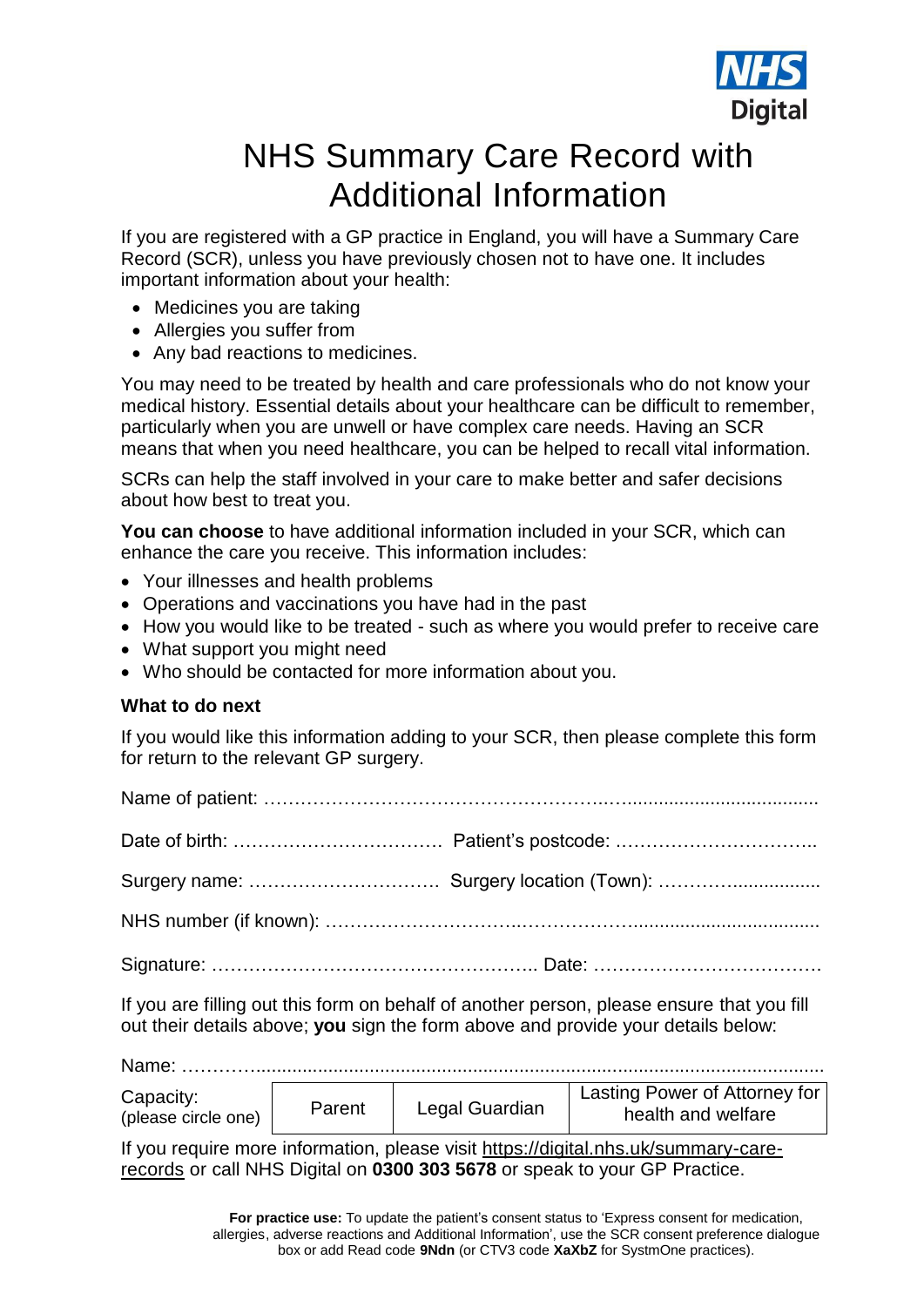

# **Adding important information to your NHS Summary Care Record**











You already have a Summary Care Record (SCR).

Your SCR has important information about your health in it:

- **Medicines** you take
- **Allergies** you have
- Any medicines that make you ill.

You might need to see a doctor or nurse who does not know you.

If they do not know about your care, your SCR could:

- Stop them making a mistake, because they can see your medicines, allergies or what medicines make you ill
- Help them see your information straight away on a computer.

Doctors and nurses treating you will ask if they can look at your SCR to help them treat you quickly and safely.